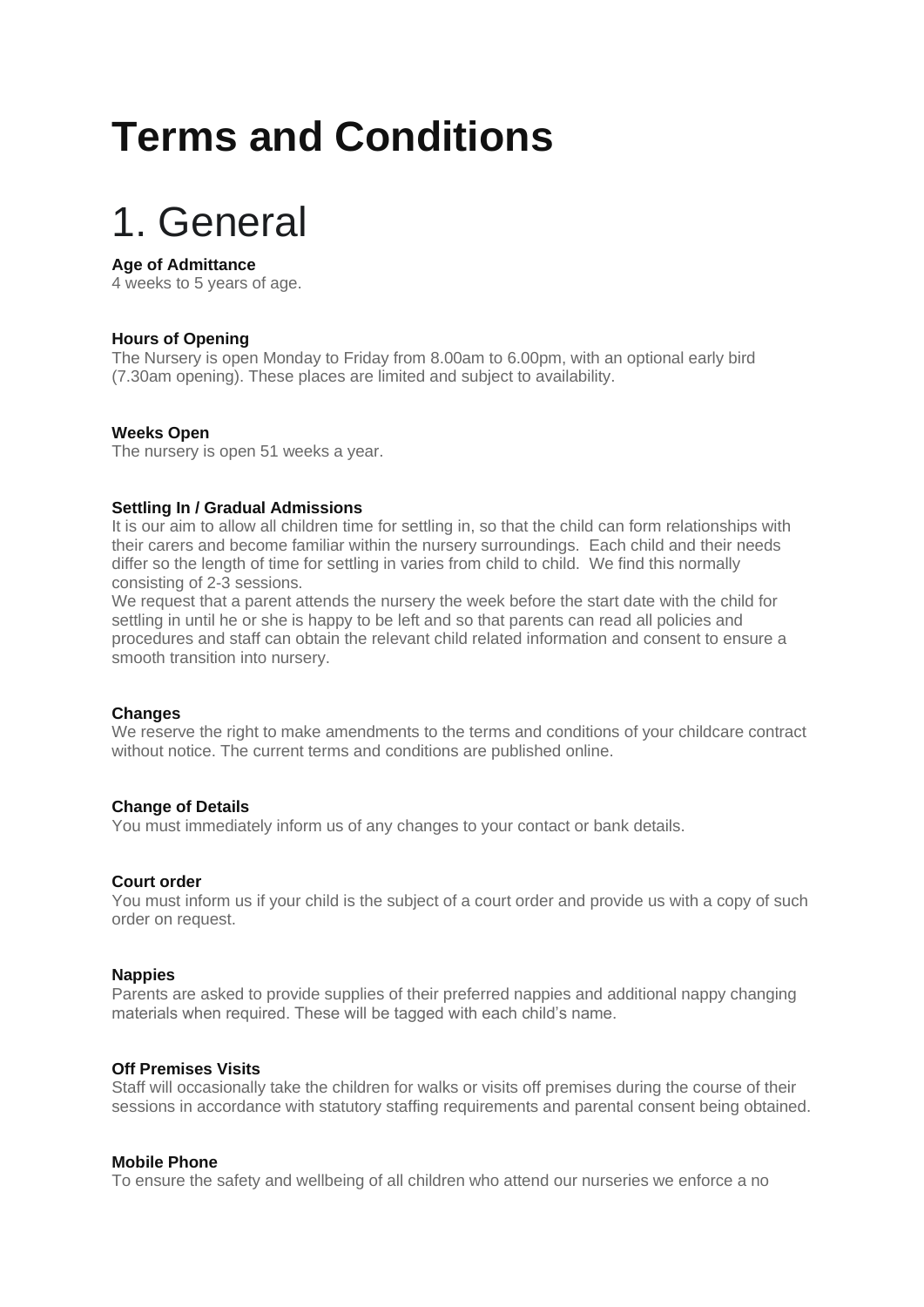personal mobile phone usage within our settings. Should you be on your personal mobile phone as you arrive at the nursery can we please ask that you conclude your phone call before entering the premises and do not use this again until you have left the nursery.

## **Equal Opportunities**

We are an equal opportunities organisation, which makes decisions without regard to race, colour, sex, religion, national origin, age, disability, marital status or sex change status or any other factor protected by law.

## **Nursery Closure**

The Nursery is closed on public Bank Holidays. During the Christmas period the Nursery will close on Christmas Eve at 2pm and re-open on the first working day after New Years Day. If the nursery that your child attends has to close or we take the decision to close due to events or circumstances which are outside our control, we shall be under no obligation to provide alternative childcare facilities to you.

If the closure exceeds 3 days in duration (excluding any days when the nursery would otherwise be closed), we will credit you with an amount that represents the number of days the nursery is closed in excess of 3 days.

## **Complaints or Concerns**

Customer satisfaction is of paramount importance to us and any concerns/complaints will be reported to the appropriate Director for investigation. If you have a concern or complaint if possible please speak to the nursery manager or alternatively you can email the Nursery Manager. If you have any concerns regarding the services we provide, please discuss these with your child's keyworker. If these concerns have not been resolved to your satisfaction please contact the Nursery Manager.

## **Employment or Solicitation of Staff**

If, during this childcare contract and for a period of 6 months after the termination of this contract, you (directly or indirectly) employ or otherwise engage the services of any member of our staff who has had contact with your child under this contract then you will be liable to pay and you will be invoiced a fee of £2,000.00 as payment to us recruiting and training a suitable replacement member of staff

## **2. Medical**

## **Emergency Treatment**

Any child who attends Nursery and has an accident whilst in our care will be given basic first aid treatment by staff. This will include the treatment of minor cuts, bumps or bruises. Any emergency treatment or medical advice will be permitted unless a parent states in writing otherwise. The Nursery does not accept any responsibility for treatment given against parent's wishes if we have not been informed otherwise.

## **Accidents**

All Parents will be informed and required to sign the accident form. In the case of a more serious accident or incident a child will be taken immediately to a doctor or the nearest hospital and parents will be informed.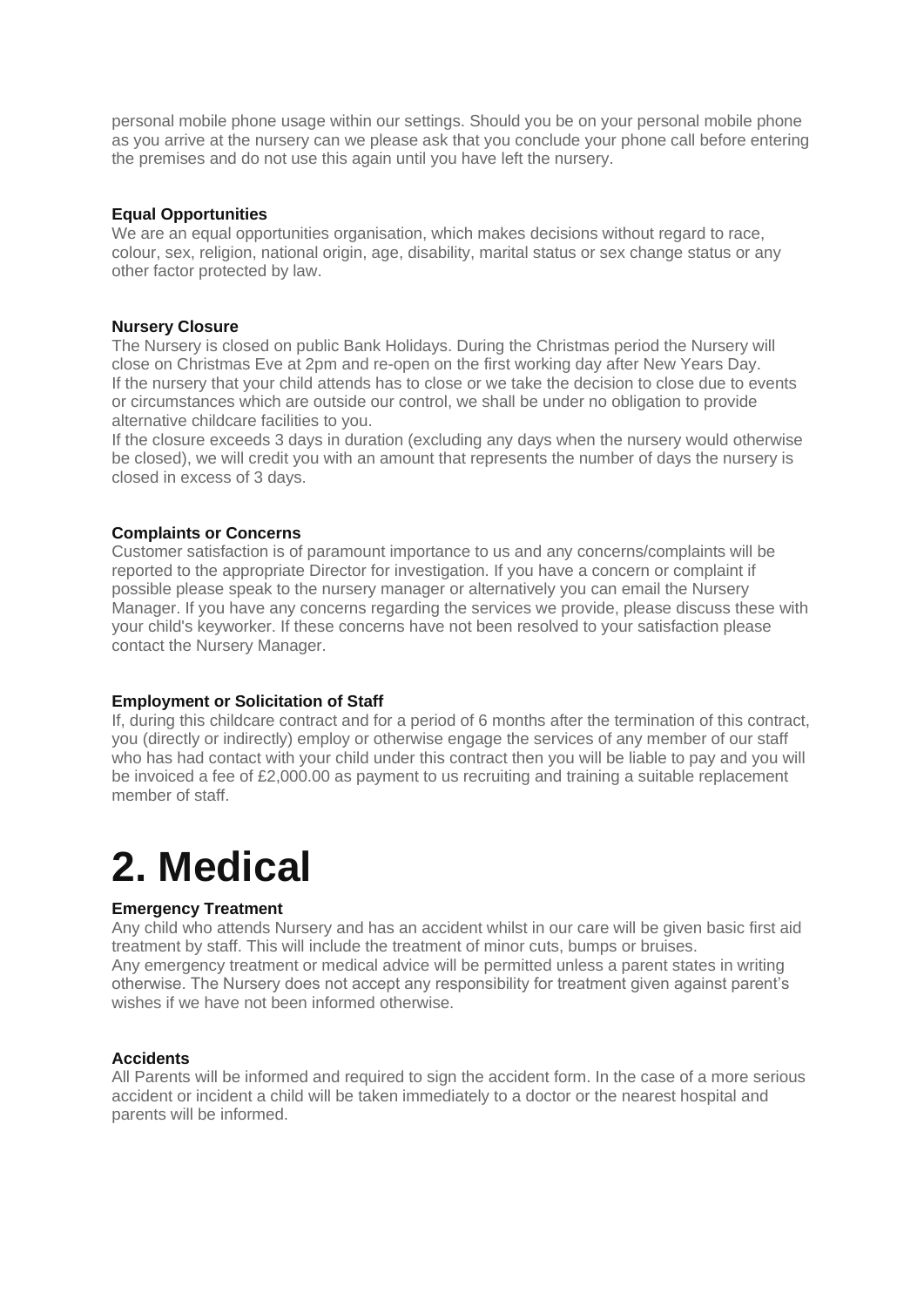## **Sickness**

The Nursery will make every effort to notify parents should their child become ill at the Nursery. Senior staff reserves the right to remove the child to hospital in an emergency. Please note minimum exclusion periods apply and must be adhered to; our policy and guidelines are available from the nursery manager.

## **Minimum Exclusion Period for Nursery**

| <b>Disease / Illness</b> | <b>Minimum Exclusion Period</b>                                                                  |
|--------------------------|--------------------------------------------------------------------------------------------------|
| When on Antibiotics      | First two days at home                                                                           |
| Chickenpox               | 7 days from appearance of the rash                                                               |
| Conjunctivitis           | 24 hrs at home with prescribed medication                                                        |
| Diarrhoea:               | 48 hrs at home                                                                                   |
| Gastroenteritis          | Until authorised by District Community Physician                                                 |
| Hand, foot and<br>mouth  | 3 - 5 days from the appearance of the blisters                                                   |
| Impetigo                 | Until the skin is healed                                                                         |
| Infective hepatitis      | 7 days from onset of Jaundice                                                                    |
| Lice:                    | Until appropriate treatment has been given                                                       |
| Measles:                 | 7 days from appearance of rash                                                                   |
| Meningitis C:            | Until recovered from illness                                                                     |
| Mumps:                   | Unless the swelling has subsided and, in no case less than 7 days from<br>the start of treatment |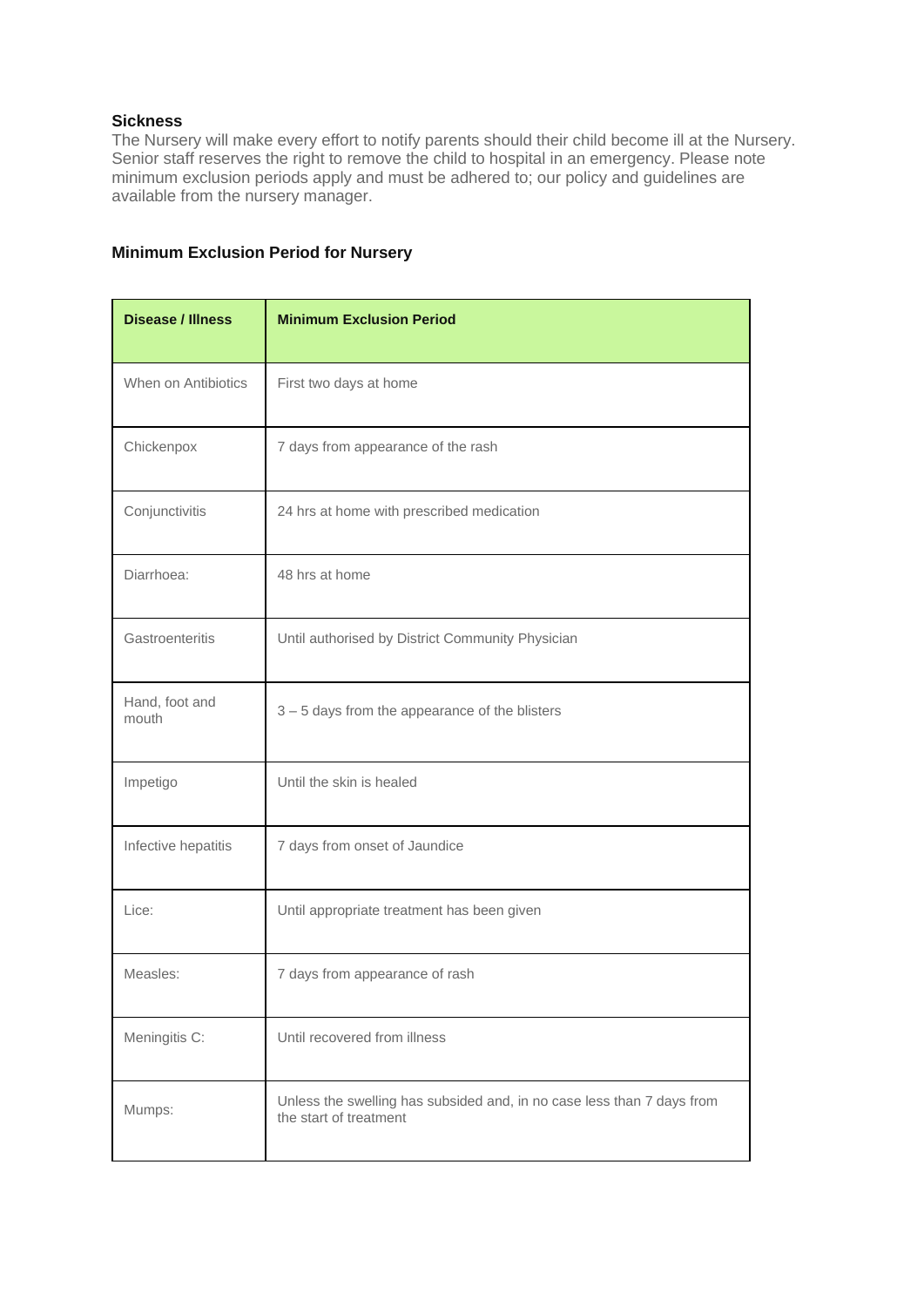| Plantar warts:     | No exclusion should be treated and covered                    |
|--------------------|---------------------------------------------------------------|
| Poliomyelitis:     | Until authorised by District Community Physician              |
| Rubella:           | 4 days from the appearance of the rash                        |
| Ringworm of Scalp: | Until cured                                                   |
| Ringworm of Body:  | Seldom necessary to exclude provided treatment is being given |
| Scabies:           | Need not be excluded once appropriate treatment is given      |
| Scarlet fever:     | No less than 3 days from the start of treatment               |
| Tuberculosis:      | Until authorised by District Community Physician              |
| Typhoid fever:     | Until authorised by District Community Physician              |
| Vomiting:          | 48 hours at home                                              |
| Whooping Cough:    | 21 days from the onset of paroxysmal cough                    |

## **Contagious Disease**

For the benefit of the other children in the nursery, you must not allow your child to attend the nursery if they are suffering from a contagious disease which could easily be passed on to another child during normal daily activities of the nursery.

The Nursery reserves the right to refuse to accept children until the Nursery is satisfied they are not infectious. This is to protect other children from cross infection. The Nursery's exclusion policy is guided by the relevant local Authority.

## **If in doubt**

If your child is suffering from a doubtful rash, sore throat, discharge from the eyes, nose, diarrhoea or any similar symptoms; please keep the child at home until the doctor has certified that the symptoms have disappeared.

You must inform us immediately if your child is diagnosed with any allergy or intolerance.

## **Antibiotics**

If your child is prescribed antibiotics, please keep them at home until 48 hours dosage has been administered in case of adverse reaction to the medication. Antibiotics and medicines will only be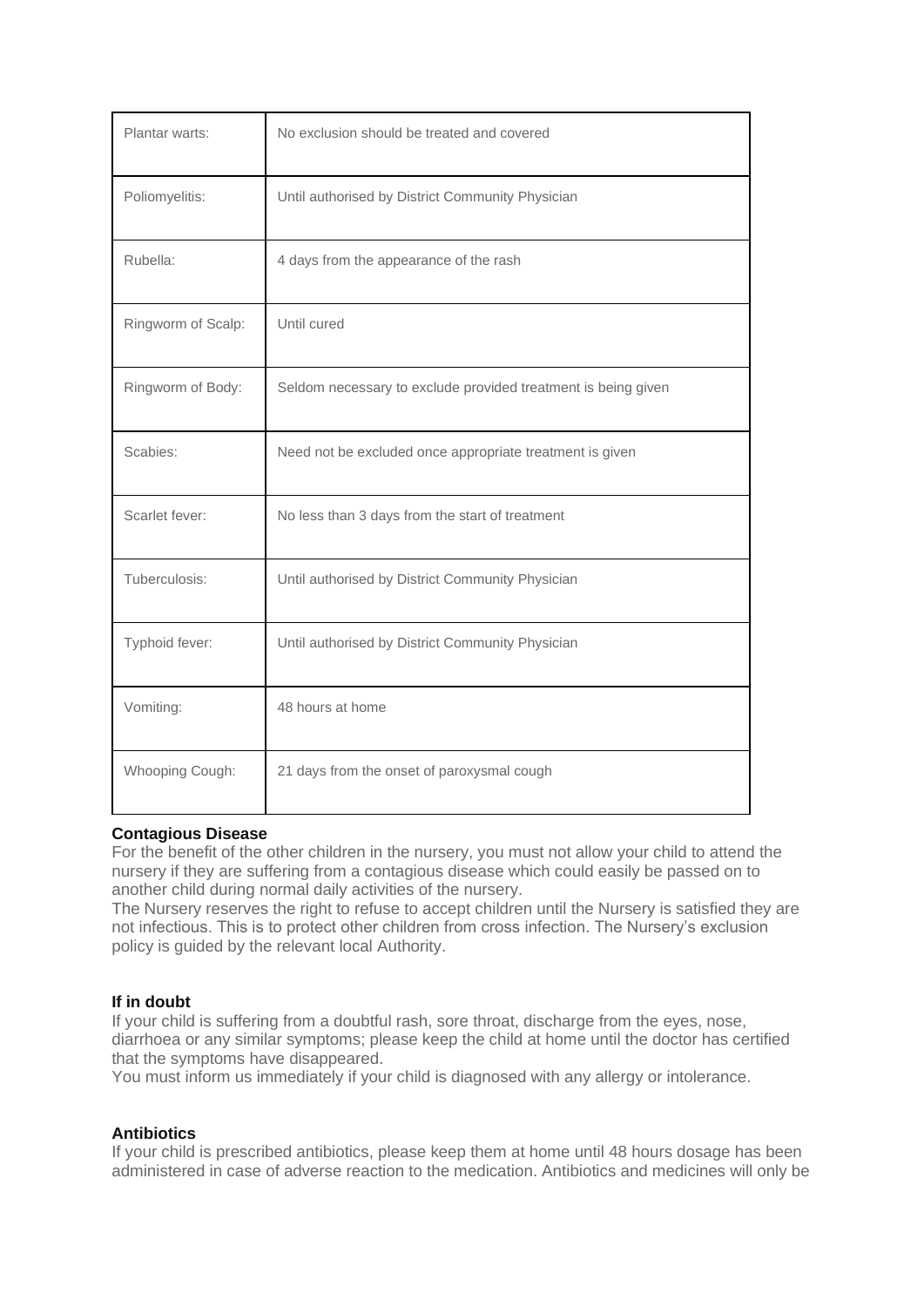administered by Nursery staff after the child has been taking them for more than 48 hours at home, and only then with written authorisation from their parent. All antibiotics must be prescribed by a doctor.

## **3. Child Security and Protection**

## **Child Protection**

Any child who attends the Nursery, irrespective of their racial origin, gender, physical or mental impairment, class, religion or cultural background has a right to protection from neglect, physical, sexual or any other abuse and it is our priority to keep children safe from harm whilst in our care. The Nursery has a full written policy on Child protection which is available from the nursery manager.

## **Delivery of children**

Children should be delivered by parents/careers into the care of a Nursery Staff Member and entered into the attendance register.

## **Collection of Children**

Children will not be released into the care of anyone other than those named on the childcare registration form unless authorised by the parents personally, by telephone or in writing. If we are not reasonably satisfied that an individual is allowed to collect your child, we will not release your child into their care.

In addition, a personal visit of introduction by the parents, of anyone who will be collecting the child on occasions is encouraged so we are able to confirm their identity.

You are required to inform us immediately if you are unable to collect your child from nursery by the official collection time. All collections must be by an adult over 18 years of age.

## **Social Services**

It is our obligation to require or seek professional advice or actions from the local social services team if we suspect a child is suffering from harm. We have an obligation to report any instances where we consider that a child may have been neglected or abused to the relevant authorities. We may do so without your consent and/or without informing you.

## **Behaviour Management**

The Nursery has a written policy on behaviour management which is available from the nursery manager.

The use of any form of physical chastisement, verbal humiliation, or aggressive handling of a child is not acceptable at the Nursery.

## **4. Property and Premises**

## **Personal Property**

The Nursery does not accept responsibility for loss or damage of personal property brought on to the premises by children or parents.

## **Clothing**

Parents are requested to send children in easily washable, clearly labelled clothing which is appropriate to the weather conditions. Please discourage your child from bringing items of value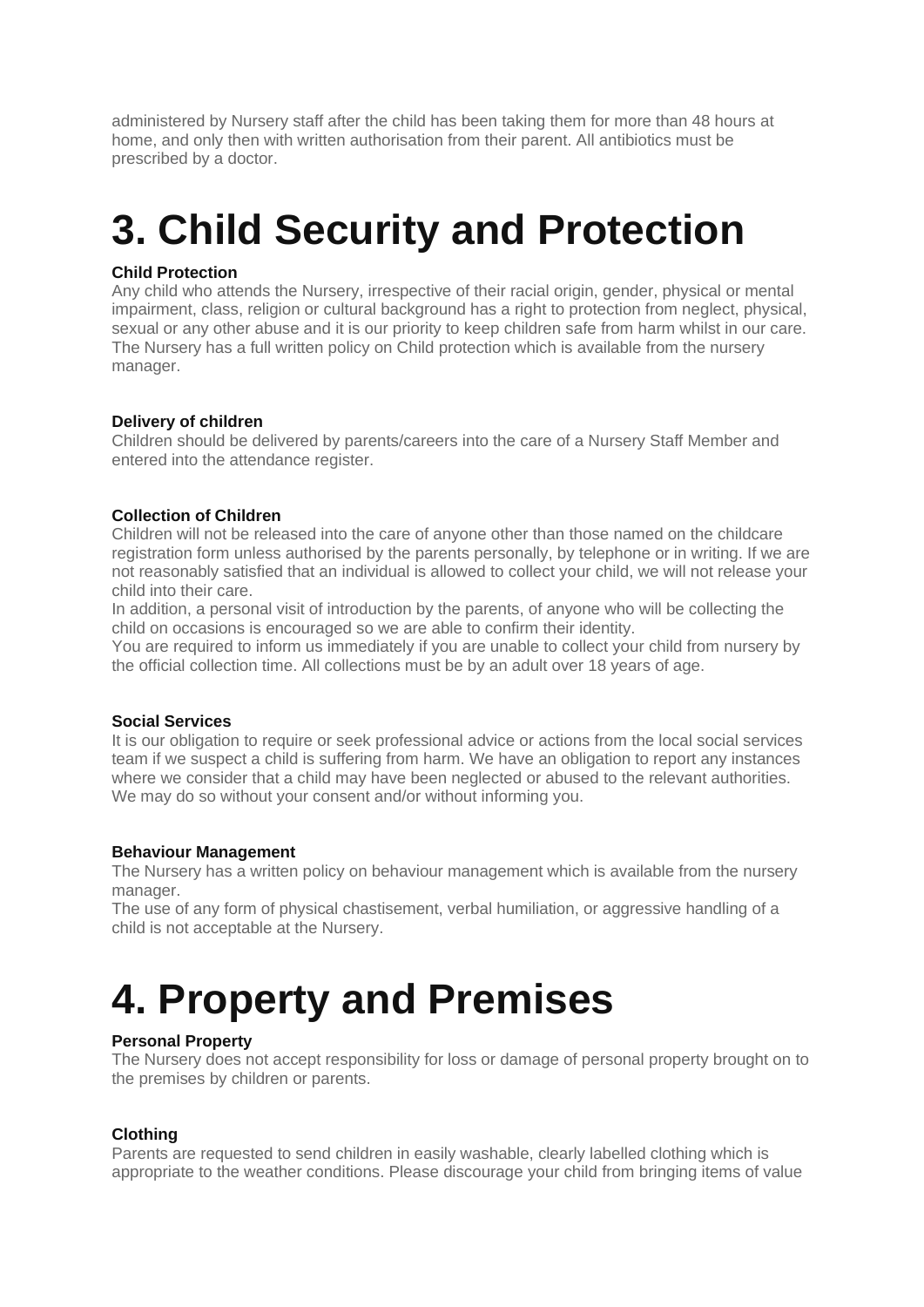to the Nursery. Please provide a spare set of clothing for your child in case of an accident or the need for change of clothing

## **Car Park**

Drivers are asked to drive at a very slow speed and be cautious before setting off. Any vehicle parked in the Nursery car park is parked at your own risk.

## **5. Food and Drink**

## **Water**

Fresh drinking water is available to all children throughout the day.

For the older children water is available for them to help themselves when thirsty, this promotes independence and self-help skills. For the younger children water will be available and offered throughout the day alongside designated snack and meal times in either beakers or cups depending upon the age and stage of development of the children.

All children will be encouraged by the staff to drink water throughout the day as part of our commitment to offering healthy food and drink options.

#### **Meals & Snacks**

Children will be provided with drinks and snacks at regular morning and afternoon snack times along with three nutritious, balanced meals daily. Menus are displayed on the parents display board; these include age and stage applicable meals and vegetarian options. All special dietary requirements will be catered for.

For Health and Safety reasons we do not accept children bringing in their own packed lunch, unless an arrangement with the Manager has been made and the lunch box policy is followed.

#### **Nut Allergy**

As the number of children with nut allergies is increasing with parental support we aim to keep the nursery NUT FREE. Parents are requested not to send food or empty food packaging materials into the nursery.

#### **Milk Feeds**

Formula bottle feeds should be supplied prepared and labelled by parents and brought to the Nursery each day where they will be stored at the correct temperature until required. Bottles will be rinsed and sent home every evening for sterilisation.

## **6. Childcare Registration**

## **Confirmation of Your Childcare Place**

We will confirm your childcare place within 7 working days as this is subject to childcare place availability. Should there be no availability for requested days, you will remain on the waiting list until a place becomes available or you notify us that the place is no longer needed.

#### **Registration Fee**

An initial childcare registration fee of £200 for a  $2 - 3$  day per week booking or £400 for a  $4 - 5$ day booking is payable to reserve your childcare place. This registration fee will be refunded against your final months invoice. This is non-refundable in case of cancellation or termination of your childcare place.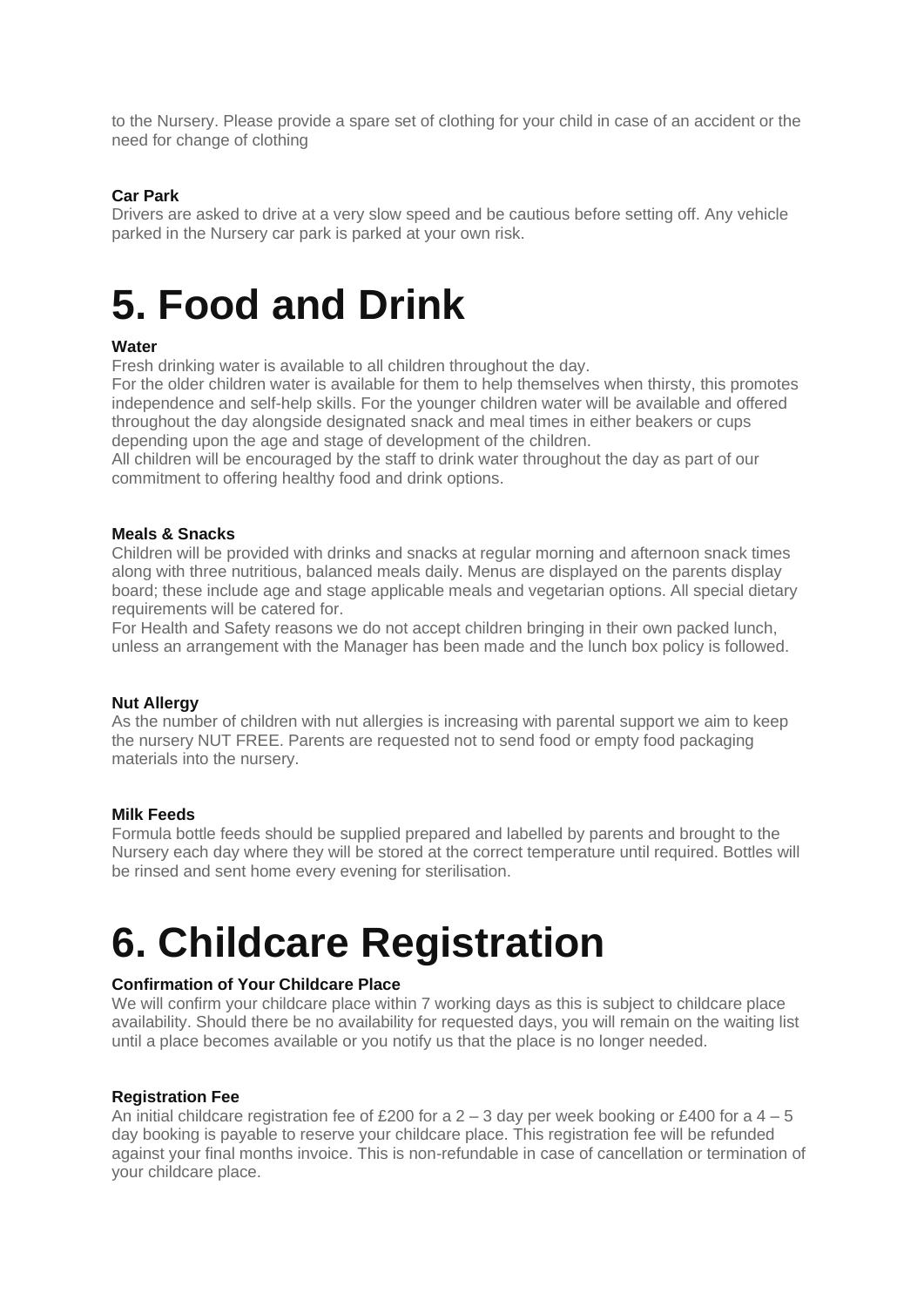## **Reserving a Childcare Place**

We are able to reserve a childcare place and booking pattern no more than 6 months in advance of your child's start date.

Should you wish to extend this 6 months period then you will be required to pay your childcare fees in full from the 7th month onwards to keep your childcare place open.

## **Schedule of Fees**

The schedule of fees are available from the nursery manager and are also available to view online.

## **7. Booking Pattern**

We do not charge for the 5 of the 8 public holidays and therefore fees are calculated on a 51 week booking pattern with itemised and actual use invoices. Please note, invoice values will change in accordance to the number of days in the month.

## **Full Days**

Full days are calculated from 08:00am to 6:00pm,

#### **Sessions**

Sessions are calculated from 8am to 1:00pm or 1:00pm to 6:00pm.

#### **Regular Booking Pattern**

We accept 2 day, 3 day, 4 day and 5 day weekly booking pattern or 2 sessions

## **Term Time Only**

We are unable to accept term time only booking patterns.

## **Change of Booking Pattern**

To increase your booking pattern we require 24 hours' notice subject to availability.

To decrease your booking pattern you must provide us with thirty (30) days' notice in writing or by email to the nursery manager.

Should insufficient notice be given then you will be invoiced for the full childcare fees for thirty (30) days' notice from the date of any change as if the hours had not decreased.

## **8. Discounts and Absences**

## **Sibling Discount**

Where parents have more than one child at the Nursery, a 15% reduction in fees is allowed for the second and subsequent children. This is applicable only on the booking pattern and does not include extra sessions or additional hours.

#### **Absence**

Fees remain payable for periods of absence (Holidays and Sickness) as the child's place is kept open and staff and associated costs continue to accumulate and be met by the nursery.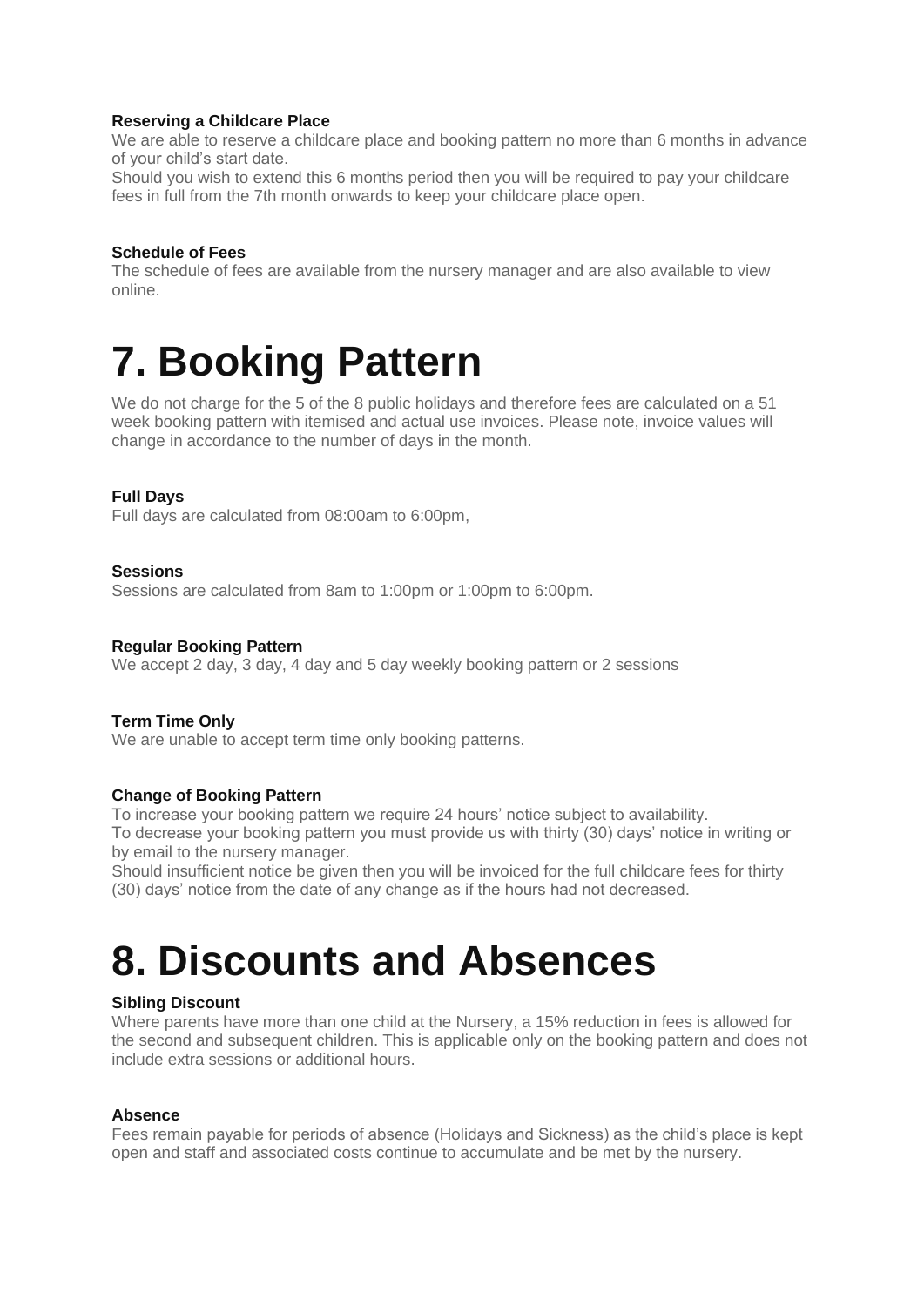# **9. Free Early Years Entitlement (FEYE)**

## **Free Early Years Entitlement (FEYE)**

FEYE is available for all 3 and 4 year old children, regardless of parent income, from the term AFTER the childs 3<sup>rd</sup> birthday. Your child will be entitled to 15 hours of free childcare, per week, for 38 weeks (term time only).

## **30 Hours Funding**

The nursery does offer 30 hours funding to parents who fit the criteria, subject to availability. Parents need to obtain their funding code to give to the nursery in advance of funding deadlines set down by the government. This needs to be renewed every term. It is the parents responsibility to obtain this code. Should a code not be obtained in time then no funding will be given and fees will be chargeable in full for that term.

# **10. Childcare Vouchers**

## **Childcare Voucher Payments**

Currently each parent is able to claim £243 (high rate tax payer) or £124 (standard rate tax payer) per month.

If your wage payment date falls after the 25th of the current month the voucher payment will be deducted from the following months invoice. The voucher company pays the nursery directly.

# **11. Additional Days/Sessions**

## **Early Birds**

Should you require additional childcare in the morning from 07:30am to 08:00am, then an additional half hour charge will be applied to your monthly invoice. Places are limited and subject to availability and should be booked a week in advance.

## **Late Pick Up**

Should you be late picking up (after 6:00pm) then an additional charge of £10 for every 10 minutes will be applied to your monthly invoice.

## **Additional Hours (Sessions)**

Should you require additional childcare in the afternoon from 12pm to 1pm or 1pm to 2pm, then an additional one hour charge will be applied to your monthly invoice. Please note that collection after 2pm will be invoiced as a full day until 6pm. Places are limited and subject to availability and should be booked a week in advance.

## **12. Payment of Your Education Fees**